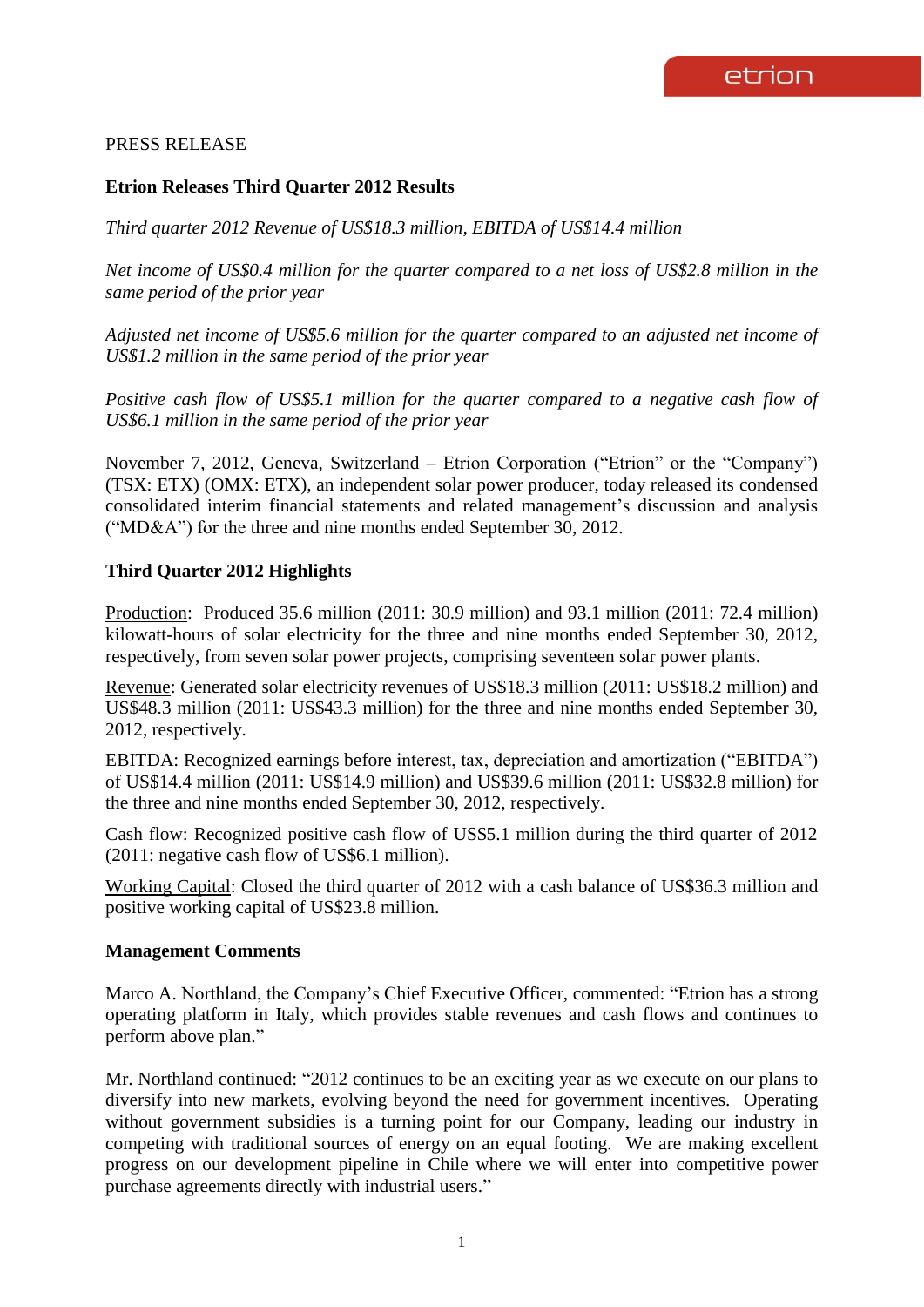## **Results**

During the three and nine months ended September 30, 2012, the Company reported a net income of US\$0.4 million (earnings per share of US\$0.002) and a net loss of US\$1.2 million (loss per share of US\$0.006), respectively, compared to a net loss of US\$2.8 million (loss per share of US\$0.015) and US\$6.5 million (loss per share of US\$0.035), respectively, for the comparable periods in 2011.

The net results for the three months ended September 30, 2012, were adversely affected by non-cash items of US\$5.2 million, including depreciation and amortization of US\$4.9 million, unrealized fair value losses associated with derivative financial instruments of US\$0.2 million and stock-based compensation of US\$0.1 million. Excluding these non-cash items, the Company's net income for the three months ended September 30, 2012, would have been US\$5.6 million.

Despite a weakening of the Euro against the US dollar by 9% during the quarter compared to the same quarter of the prior year, Etrion generated significant revenues from operations and performed above plan.

## **Earnings Call**

A conference call/webcast to present the Company's third quarter results will be held on Thursday, November 8, 2012 at 9:00 a.m. Eastern Standard Time (EST) / 3:00 p.m. Central European Time (CET).

Dial-in details: North America: +1-416-340-8061 North America Toll Free: +1-866-225-2055 Europe Toll Free: 00-800-6578-9898

### Webcast:

A webcast will be available at <http://www.investorcalendar.com/IC/CEPage.asp?ID=170081>

In addition, the presentation, along with the Company's condensed consolidated interim financial statements and related management's discussion and analysis for the three and nine months ended September 30, 2012, will be available on the Company's website [\(www.etrion.com\)](http://www.etrion.com/).

A replay of the telephone conference will be available until December 9, 2012.

Dial-in details: North America: +1-905-694-9451 North America Toll Free: +1-800-408-3053 Europe Toll Free: 00-800-3366-3052 Pass code for replay: 6439478